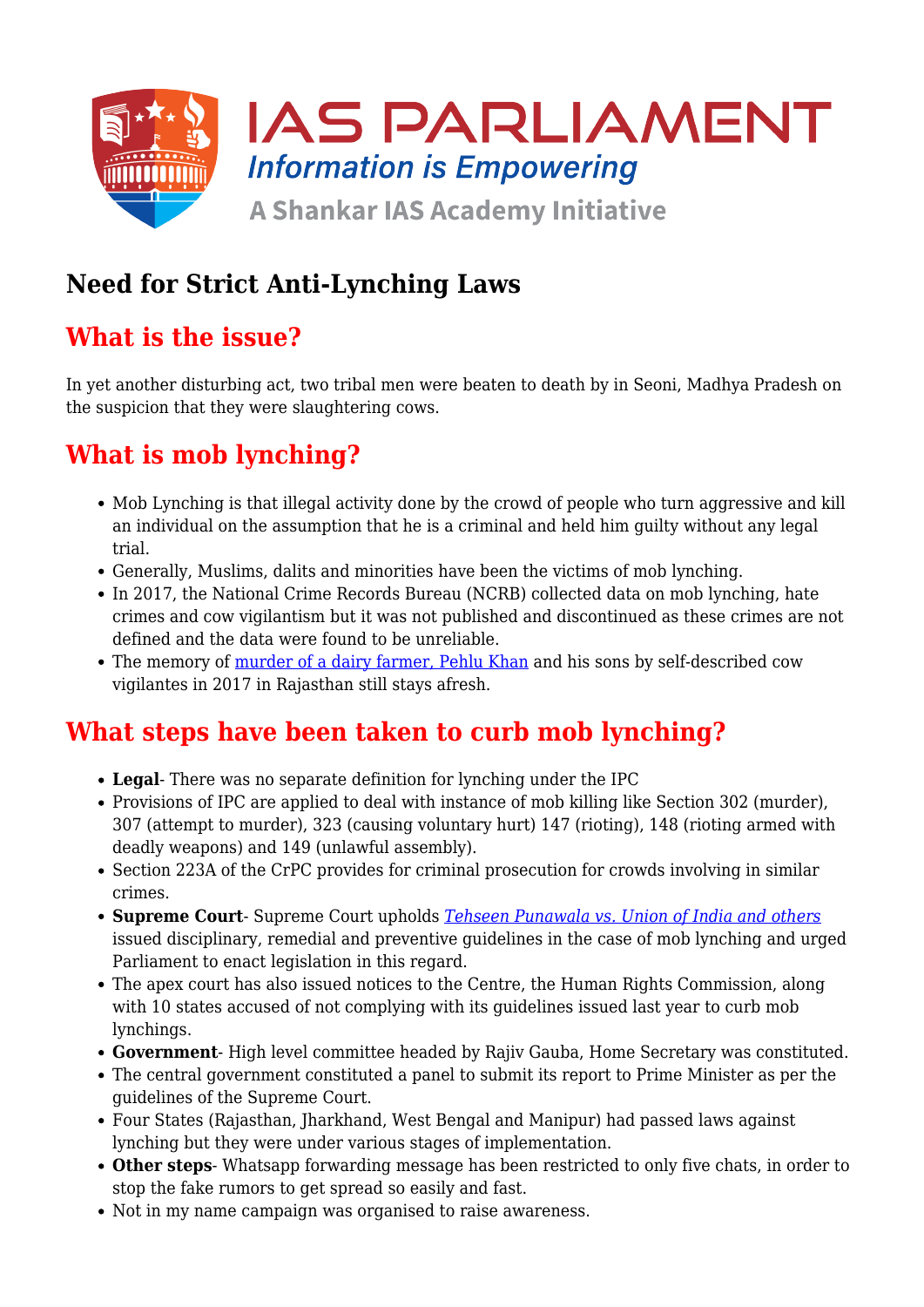• Manay Suraksha Kanoon (MASUKA) is a law against mob lynching which has been proposed by National Campaign against Mob Lynching (NCAML).

## **What are the concerns?**

- **Government's position** Union government is of the view that lynching is not a crime under the Indian Penal Code.
- Many state governments have come up with stringent laws on cow slaughter.
- There is also stigmatisation of communities such as Dalits, Muslims and tribals for their dietary habits and their dependence on cattle products for a livelihood.
- **Supreme Court judgement** In 2005, the Supreme Court had justified the total ban on cattle slaughter by an expansive interpretation of the directive principles of state policy
- It relied on Articles 48, 48A, and 51(A) of the Constitution that seeks to preserve breeds used in agriculture and animal husbandry, explicitly prohibiting the slaughter of cows besides promoting compassion to animals.
- The judgment had overturned an earlier ruling in 1958 which had limited the ban only to useful cattle which are still engaged in agriculture and husbandry.

# **What is the need of the hour?**

- For a well-informed political debate, it is imperative that we understand the contexts and motives of these crimes.
- Accurate data is the essential baseline needed to track the occurrence of lynching.
- A multi-pronged approach is needed with the help of laws like the Prevention of Communal and Targeted Violence (Access to Justice and Reparations) Bill, 2011, or the Anti-Communal Violence Bill.
- There is also a need to promote social inclusiveness via laws, as seen in The Maharashtra Protection of People from Social Boycott (Prevention, Prohibition and Redressal) Act, 2016.
- There is also an urgent need to usher in police reforms to ensure better tackling of this menace in the future.

#### **References**

- 1. [https://www.thehindu.com/opinion/editorial/cowed-down-the-hindu-editorial-on-the-need-for-st](https://www.thehindu.com/opinion/editorial/cowed-down-the-hindu-editorial-on-the-need-for-strict-anti-lynching-laws/article65388509.ece) [rict-anti-lynching-laws/article65388509.ece](https://www.thehindu.com/opinion/editorial/cowed-down-the-hindu-editorial-on-the-need-for-strict-anti-lynching-laws/article65388509.ece)
- 2. <https://www.legalserviceindia.com/legal/article-844-mob-lynching-a-rising-threat.html>
- 3. [https://blog.ipleaders.in/draft-law-manav-suraksha-kanoon-masuka-national-campaign-mob-lyn](https://blog.ipleaders.in/draft-law-manav-suraksha-kanoon-masuka-national-campaign-mob-lynching/) [ching/](https://blog.ipleaders.in/draft-law-manav-suraksha-kanoon-masuka-national-campaign-mob-lynching/)